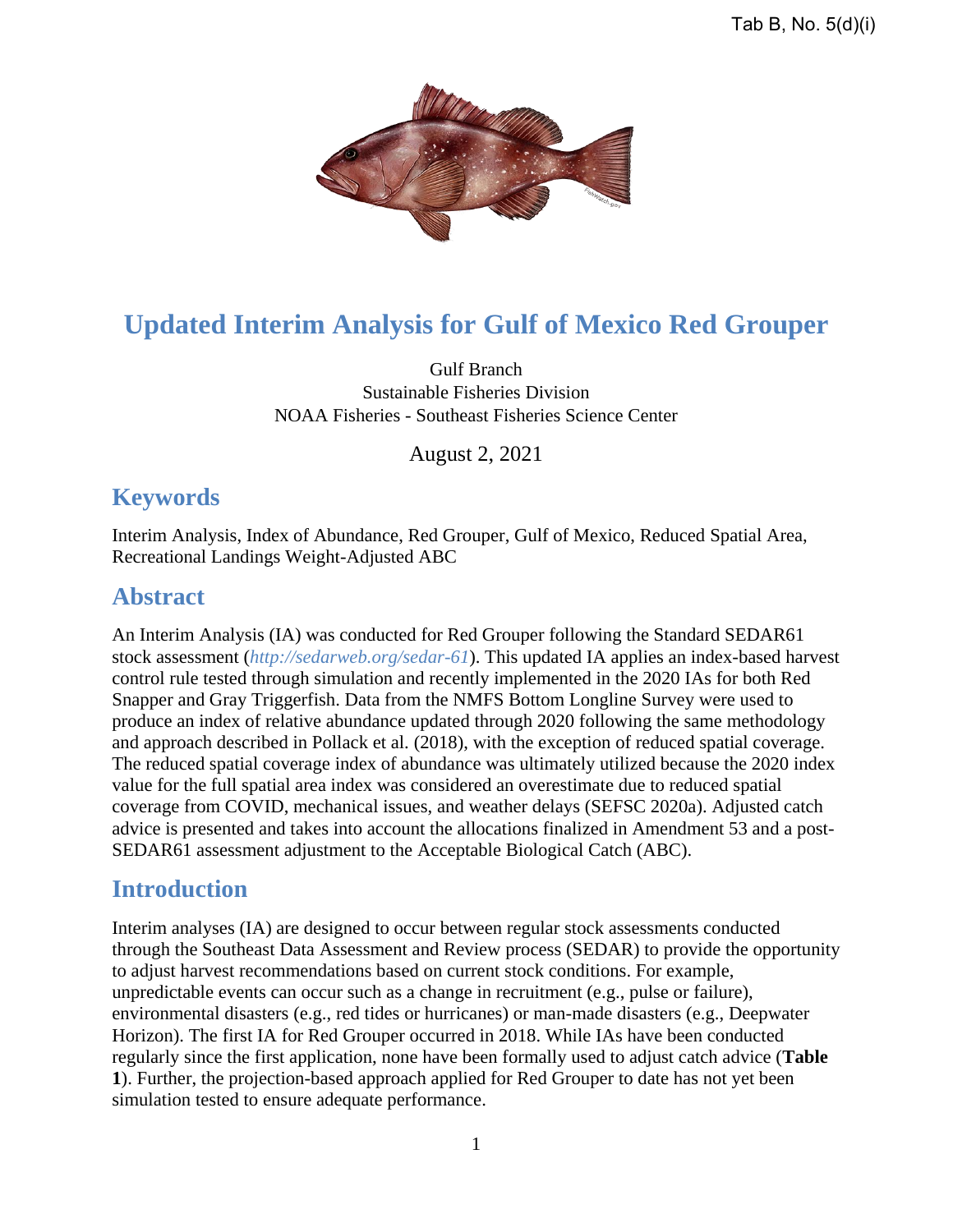Recently, support has grown for an index-based harvest control rule that relies solely on the observed index and uses the ratio between recent and reference time periods to adjust the catch advice. This approach has been simulation tested for Vermilion Snapper (Hunyh et al. 2020) and was formally accepted by the Gulf of Mexico Fishery Management Council's Scientific and Statistical Committee for the 2020 IAs for both Red Snapper and Gray Triggerfish. In addition to documenting acceptable performance for this index-based approach, Hunyh et al. (2020) showed that this approach performed well when circumstances arise that are not accounted for in projections, such as episodic natural mortality (e.g., red tide mortality). Therefore, this updated approach was preferred over the previously applied projection-based harvest control rule for Red Grouper, which compared the observed index of abundance to the index of abundance projected and expected by the SEDAR61 assessment model. The new approach removes the reliance on projected abundance from the SEDAR61 assessment model and its inherent assumptions (e.g., assumed red tide mortality in 2018 during the projection).

Concerns were raised over the status of Red Grouper in the Gulf of Mexico following the Standard SEDAR61 stock assessment (terminal year of) due to an inability to harvest quotas (**Figure 1**). In 2020, both the commercial and recreational fisheries harvested about 80% of their quotas.

## **Materials and Methods**

#### **Index Data Source**

The NMFS Mississippi Laboratories have conducted standardized bottom longline surveys in the Gulf of Mexico, Caribbean, and Western North Atlantic since 1995. The objective of these surveys is to provide fisheries independent data for stock assessment purposes. These surveys are conducted annually and provide an important source of fisheries independent information on large coastal sharks, snappers and groupers from the GOM and Atlantic. In 2011, a Congressional Supplement Sampling Program was conducted where high levels of survey effort were maintained from April through October (Campbell et al. 2012). For this analysis of Red Grouper, only Congressional Supplement Sampling Program data collected during the same time period as the annual survey (August/September) were used to supplement missing data from the NMFS Bottom Longline Survey in 2011.

#### **Index of Abundance**

A standardized index was developed using NMFS Bottom Longline Survey data using deltalognormal generalized linear model methods described in Pollack (2021) (at the end of this document). A new index was created where the data were limited to those stations completed in the eastern GOM (east of 87° W and south of 28.5° N) and at depths less than 118 m through the entire time series. The index computed by this method is a mathematical combination of yearly abundance estimates from two distinct generalized linear models: a binomial (logistic) model which describes proportion of positive abundance values (i.e. presence/absence) and a lognormal model which describes variability in only the nonzero abundance data (cf. Lo et al. 1992). Additional details on survey design, data filtering and exclusions and modeling approach are provided in Pollack et al. (2018) and Pollack (2021).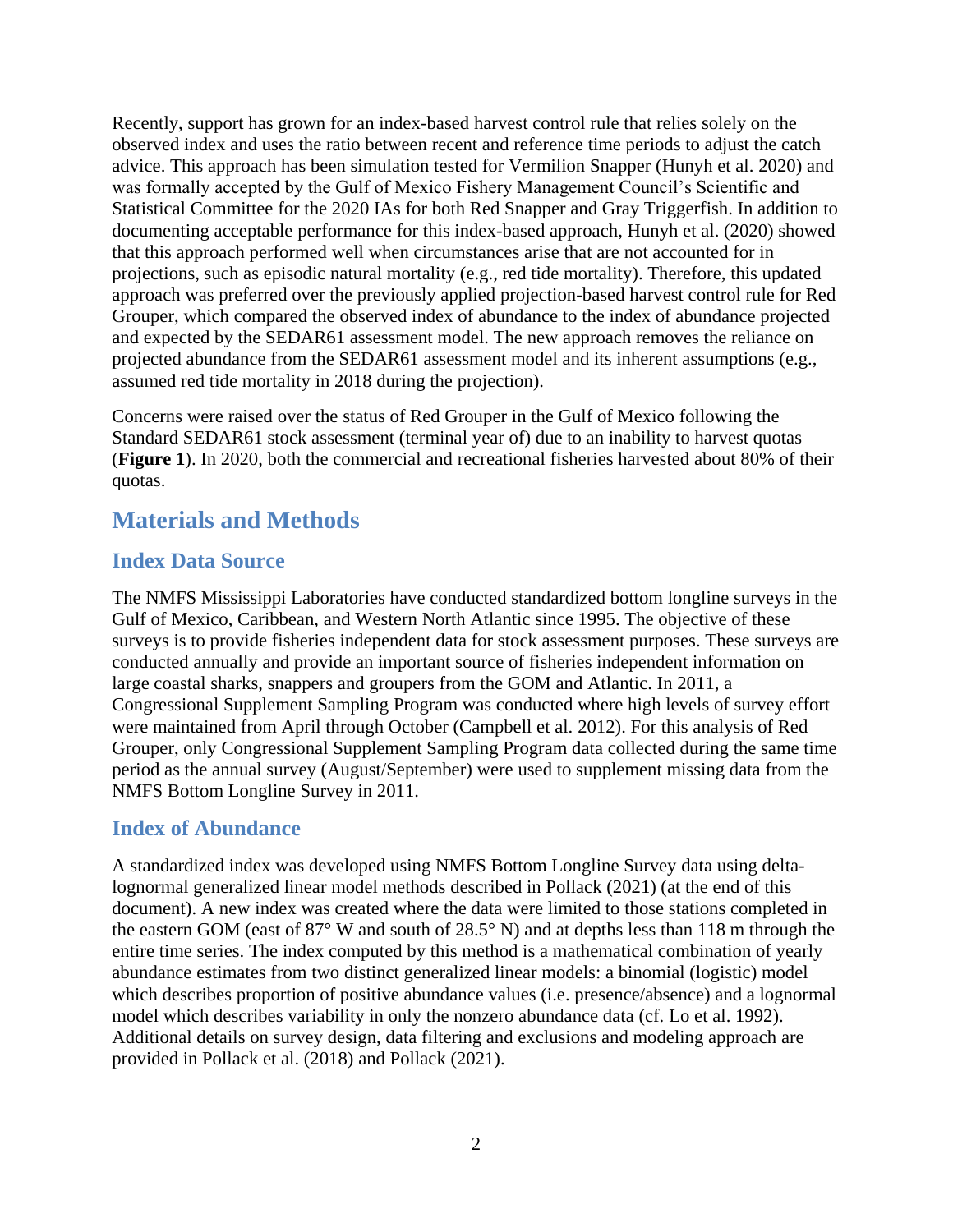#### **Interim Approach**

This updated IA of Red Grouper sought to quantify a target ABC adjustment through the use of a harvest control rule that utilizes recent trends in observed indices of abundance following the general methodology proposed by Huynh et al. (2020). Following the 2020 IA for Red Snapper, the approach presented in Huynh et al. (2020) was modified to add an additional source of tolerance for changing the catch advice. The harvest control rule takes the following forms depending on the number of years used in the moving average:

3-year moving average:  $C_{y+1} = C_{ref} * (\frac{1}{3})$  $\frac{1}{3} \sum_{k=y-2}^{y} I_k$  $\frac{y}{k-y-2}I_k$ )/ $(\frac{1}{3})$  $\frac{1}{3}\sum_{ref=yref-1}^{yref+1} I_{ref}$  $\frac{y_{ref}+1}{\frac{y_{ref}-y_{ref}-1}{\frac{y_{ref}}{y_{ref}}}}$  (Equation 1)

5-year moving average:  $C_{y+1} = C_{ref} * (\frac{1}{3})$  $\frac{1}{3} \sum_{k=y-4}^{y} I_k$  $\frac{y}{k-y-4}I_k$ )/ $\left(\frac{1}{3}\right)$  $\frac{1}{3}\sum_{ref=yref-3}^{yref+1}I_{ref}$  $\frac{y_{ref}+1}{\frac{y_{ref}-y_{ref}-3}{\frac{y_{ref}}{y_{ref}}}}$  (Equation 2)

where:

 $C_{y+1}$  = Adjusted catch recommendation for year *y*+1 (2021; considered for implementation starting in 2022)

 $C_{ref}$  = reference level catch level (5.57 million pounds gutted weight) to be adjusted. This ABC is based on finalized allocations of 59.3% commercial and 40.7% recreational from Amendment 53 (GMFMC 2021) and a post-SEDAR61 assessment adjustment to the Acceptable Biological Catch (ABC). This ABC adjustment adjusted the projected recreational landings in weights using a mean weight scalar. The mean weight scalar was obtained by dividing the mean weight of Red Grouper landed by the recreational fishery based on the ACL monitoring dataset to the mean weight expected by the SEDAR61 assessment model (SEFSC 2021). This IA assumes that this ABC would have been implemented a year after the 2017 terminal year of SEDAR61 (*Yref* = 2018).

 $I_k$  = average of the observed index values during the recent period (3-year 2018-2020 or 5-year 2016-2020) for the reduced spatial area.

*Iref* = average of the observed index values during the reference period (3-year 2017-2019 or 5 year 2015-2019) for the reduced spatial area.

The time period of the moving average for *Iref* and *I<sup>k</sup>* was either 3 or 5 years to provide results with two ranges of tolerance for changes in catch advice.

Splitting the adjusted catch from the IA by sector was completed by using the allocation fractions listed above from Amendment 53 (GMFMC 2021).

## **Results**

#### **Index of Abundance**

**Figure 2** provides a comparison of the updated index for the reduced area of the Eastern Gulf of Mexico through 2020 to the SEDAR61 index with 95% confidence intervals. All updated index values fell within the confidence interval for the SEDAR61 index and the trends between indices were similar (**Figure 2**). For the reduced area index, relative abundance peaked in 2011 and was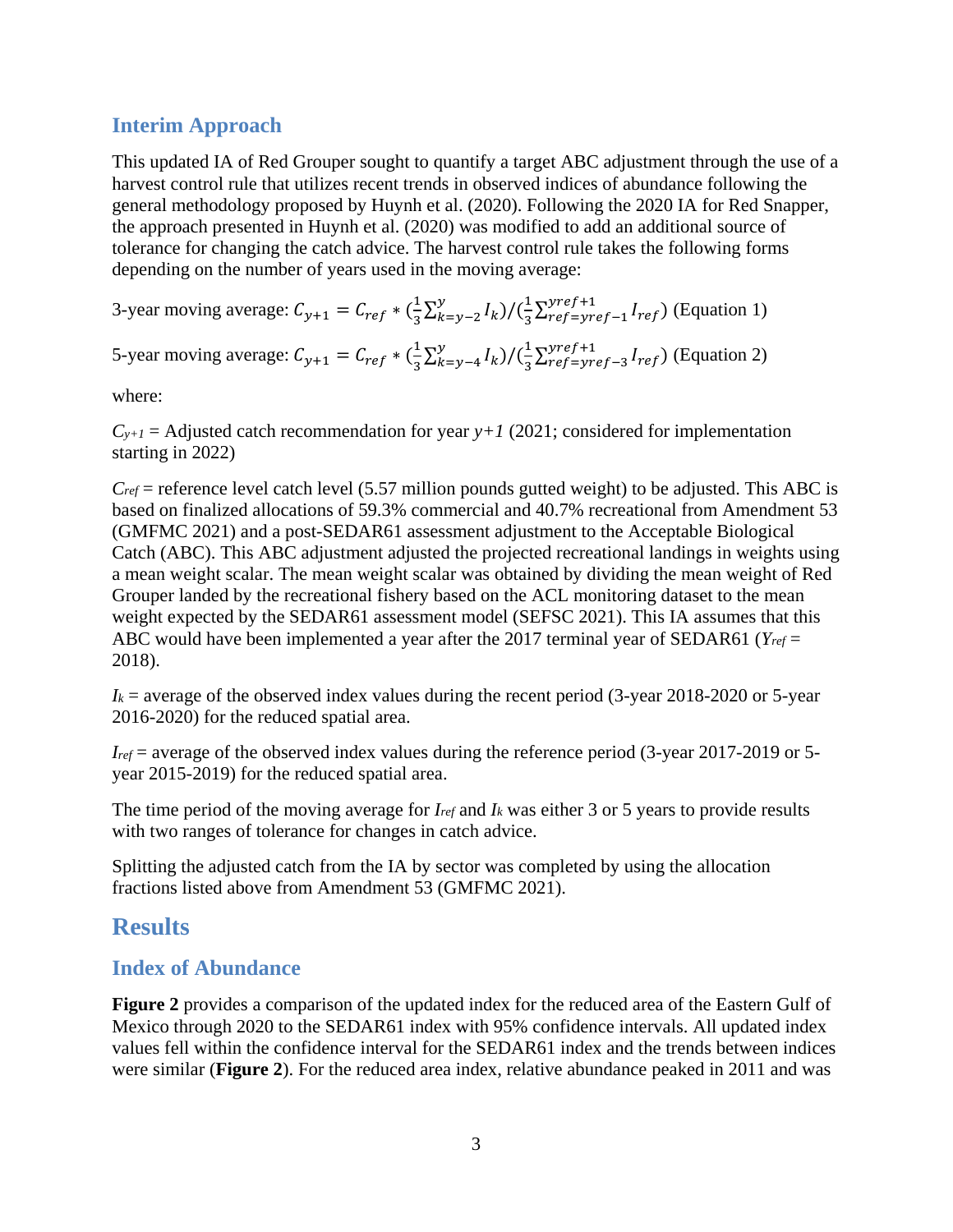lowest in 2008, but did not show as large of an increase in relative abundance in 2020 as compared to the full area index (SEFSC 2020a; Pollack 2020).

#### **Interim Analysis**

Adjustments to the SEDAR61-adjusted ABC (5.57 million pounds gutted weight; SEFSC 2021) were made using two separate moving average periods of 3- or 5- years. Recent index values were slightly below the reference index values for both the 3-year (**Figure 3**) and 5-year scenarios (**Figure 4**), with index ratios of 0.89 and 0.91, respectively (**Table 2**). Multiplying each index ratio by the reference catch resulted in adjusted catch recommendations from 5.57 million pounds gutted weight to 4.96 million pounds gutted weight using the 3-yr average and 5.07 million pounds gutted weight using the 5-yr average (**Table 3**). Implementing either of the presented IA variations will reduce the ABC from its reference value, but will be higher than the ABC of 4.26 million pounds gutted weight implemented by Amendment 53, which was prior to adjusting the ABC for recreational weight estimates (SEFSC 2021).

## **Discussion**

This IA provides updated recommendations for Gulf of Mexico Red Grouper using an approach vetted through simulations and recently implemented for Red Snapper (SEFSC 2020b) and Gray Triggerfish (SEFSC 2020c). Prior IAs for Red Grouper applied a projection-based management procedure, however this approach was discontinued for numerous reasons. First, the simulation study by Hunyh et al. (2020) supported the application of this approach using vermilion snapper as an example species. Second, the results derived from the projection-based approach previously applied were strongly dependent upon assumptions made during the SEDAR61 assessment projections, such as the impact of the 2018 red tide event (assumed similar to the 2005 red tide event) and the catches input for 2019 (assumed removal of the commercial ACL in 2019 (realized catches were lower) and recreational landings similar to 2018 (realized 2019 catches were higher). Removing the reliance on projected abundance and instead comparing reference and recent index trends from the observed index is preferred because the observed index more accurately represents "real-time" trends in the population. Third, the projectionbased approach applied previously used a static ABC projection but was designed to work off of projected ABC values (i.e., varying annually).

Future simulation work focused on Red Grouper can provide additional support for base index selection and harvest control rule parameterization decisions on output obtained from a Management Strategy Evaluation (MSE). In the southeast, these MSEs will be conducted using an extension to the Stock Synthesis (SS) assessment software being developed by the SSMSE research program (*<https://github.com/nmfs-fish-tools/SSMSE>*). The SSMSE tool is still under active development, which creates an opportunity for stakeholders to suggest specific performance metrics (e.g., probability of overfishing, average yield, catch stability, etc.) that would facilitate the process of selecting the index/harvest control rule combination that best achieves the desired management outcome for any species in the fisheries management plan. Many MSE tradeoffs are fundamentally about balancing varied and sometimes competing management goals while sustaining the natural resource, and thus necessitate the involvement of management stakeholders. In these situations, the fundamental tradeoff is usually between total yield and interannual stability of yield (Miller et al. 2019). Often, stakeholders prefer management procedures that result in greater stability (usually less than a 20% change in quota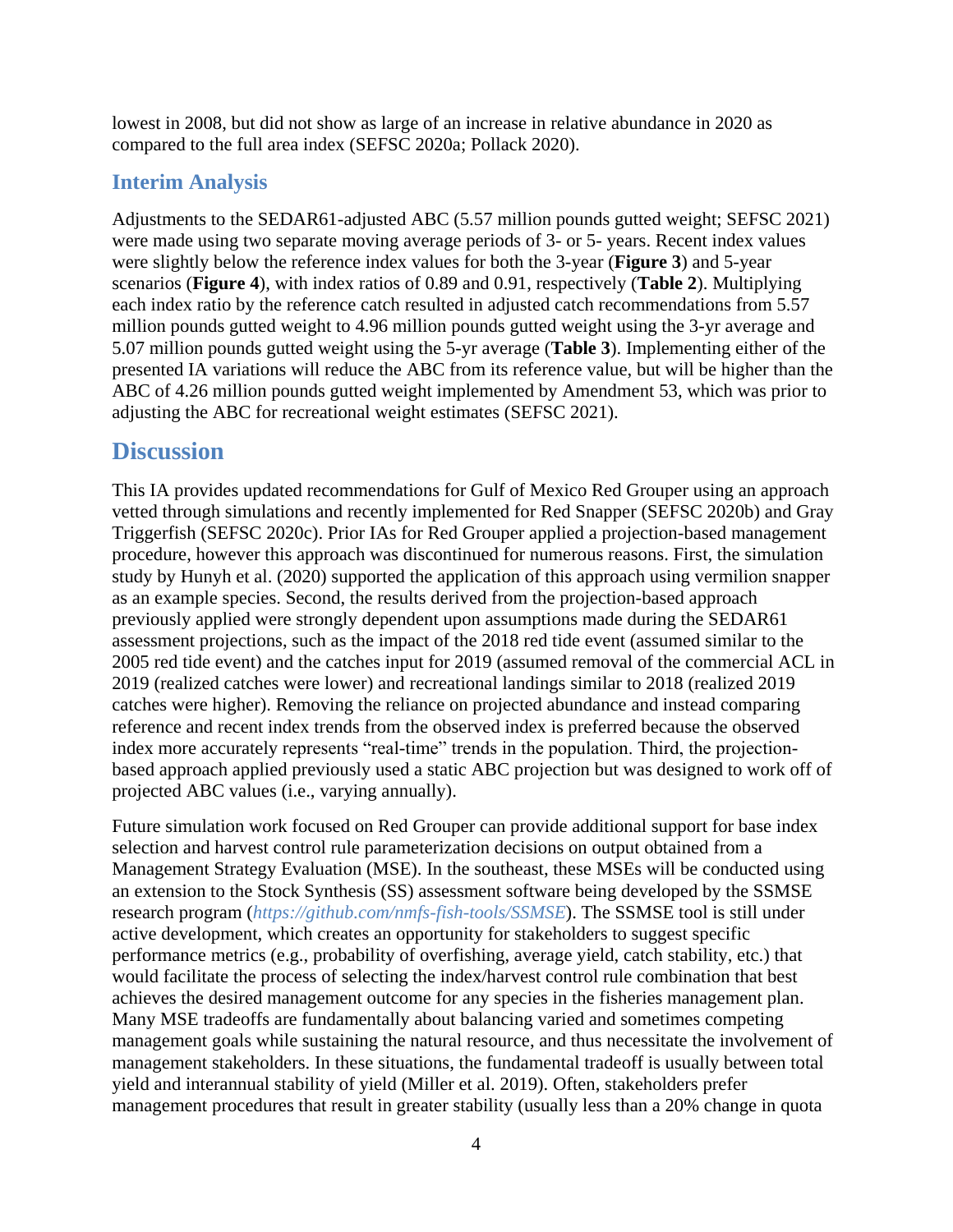from one period to the next) over the management procedures that give the highest potential yield due to preferring market stability and predictability. While we have not conducted a full stakeholder-inclusive MSE, as this requires an extended period of time, preferences for stability are generally universal.

## **References**

Campbell, M., A. Pollack, T. Henwood, J. Provaznik and M. Cook. 2012. Summary report of the red snapper (*Lutjanus campechanus*) catch during the 2011 congressional supplemental sampling program (CSSP). SEDAR31-DW17. 27 pp.

Gulf of Mexico Fishery Management Council (GMFMC). 2021. Revised Draft Reef Fish Amendment 53. Red Grouper Allocations and Annual Catch Levels and Targets. National Marine Fisheries Service, NA15NMF4410011, Tampa, Florida.

Huynh, Q.C., A. R. Hordyk, R.E. Forrest, C.E. Porch, S.C. Anderson and T.R. Carruthers. 2020. The interim management procedure approach for assessed stocks: Responsive management advice and lower assessment frequency. Fish Fish 21: 663–679.

Lo, N.C. L.D. Jacobson, and J.L. Squire. 1992. Indices of relative abundance from fish spotter data based on delta-lognormal models. Can. J. Fish. Aquat. Sci. 49: 2515-2526.

Miller, S.K., A. Anganuzzi, D.S. Butterworth, C.R. Davies, G.P. Donovan, A. Nickson et al. 2019. Improving communication: the key to more effective MSE processes. Can. J. Fish. Aquat. Sci. 76(4): 643-656

Pollack, A.G. 2020. An Updated Index of Relative Abundance for Red Grouper Captured During the NMFS Bottom Longline Survey. 10 pp.

Pollack, A.G. 2021. An Updated Index of Relative Abundance for Red Grouper Captured During the NMFS Bottom Longline Survey from a Reduced Area in the Eastern Gulf of Mexico. 4 pp.

Pollack, A.G., David S. Hanisko and G. Walter Ingram, Jr. 2018. An Index of Relative Abundance for Red Grouper Captured During the NMFS Bottom Longline Survey in the Northern Gulf of Mexico. SEDAR61-WP-02. SEDAR, North Charleston, South Carolina. 19 pp.

Southeast Fisheries Science Center (SEFSC). 2020a. Interim Analysis for Gulf of Mexico Red Grouper. 19 pp.

Southeast Fisheries Science Center (SEFSC). 2020b. A "Traditional" Interim Assessment for Gulf of Mexico Red Snapper. 14 pp.

Southeast Fisheries Science Center (SEFSC). 2020c. An Interim Assessment for Gulf of Mexico Gray Triggerfish. 10 pp.

Southeast Fisheries Science Center (SEFSC). 2021. Adjustment of SEDAR61 Gulf Red Grouper Projected Catch Streams Using Mean Weight of Recreationally Landed Fish from ACL Monitoring. 10 pp.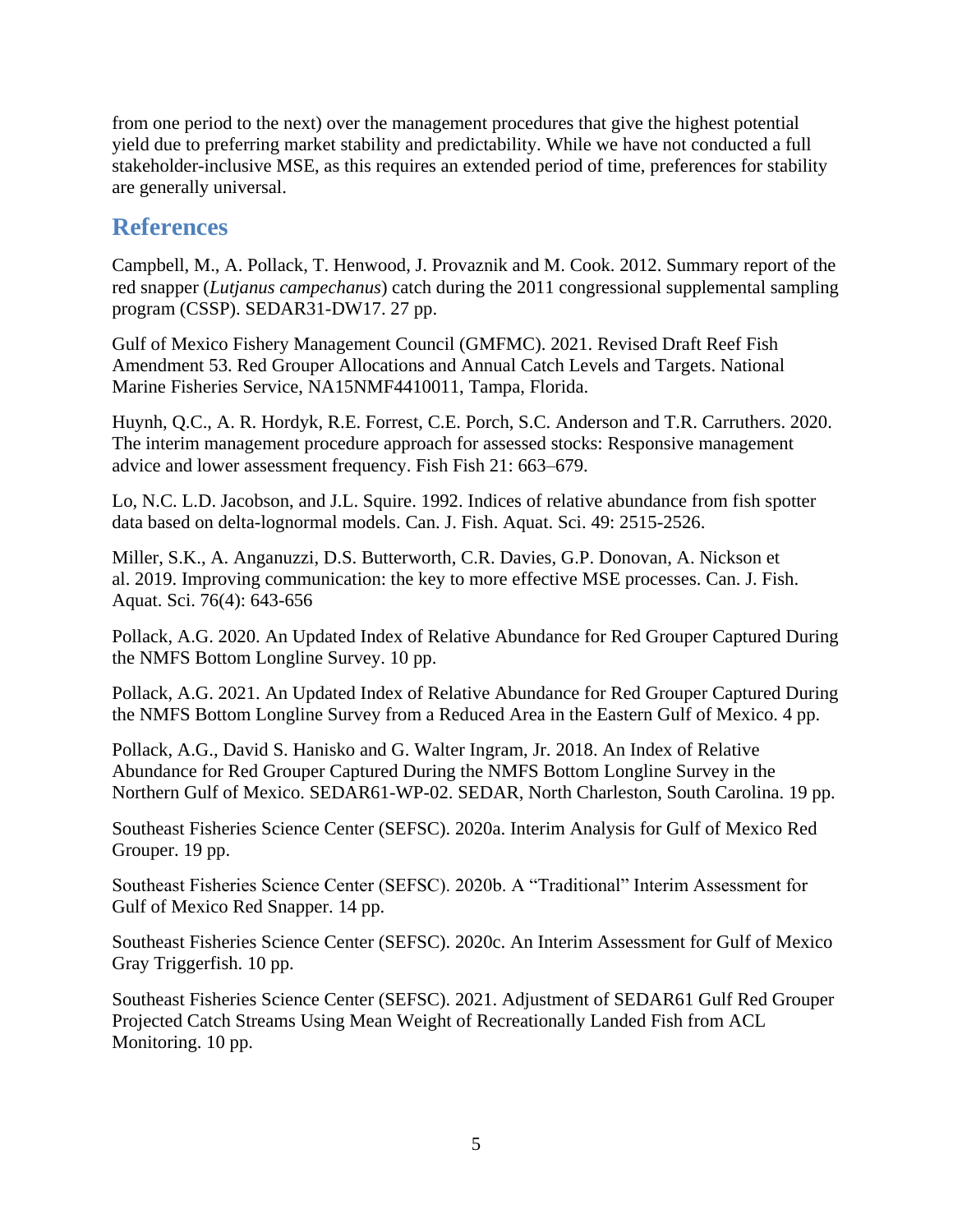## **Tables**

| Year      | <b>Outcome</b>                                                                                                                                                                                       |
|-----------|------------------------------------------------------------------------------------------------------------------------------------------------------------------------------------------------------|
| $18$ -Oct | Projection-based IA deemed suitable by SSC for interim catch advice<br>but ultimately not used to set 2019 ACL in Emergency Rule or<br>Framework Action (2017 landings used because they were lower) |
| $19$ -Dec | Projection-based IA used as a health check by SSC to evaluate<br>assumption of 2018 red tide on population but not used to set catch<br>advice due to allocation decisions needed                    |
| $20$ -Dec | Projection-based IA not recommended for use in setting catch advice by<br>SSC due to concerns over the 2020 index value and allocation decisions<br>needed                                           |
| $21-Mar$  | Projection-based IA using reduced area index not recommended for use<br>in setting catch advice by SSC due to allocation decisions needed                                                            |
| $21-Aug$  | IA using reduced area index and revised allocations undergoing review<br>by SSC                                                                                                                      |

**Table 1**. History of interim analyses (IA) conducted and outcomes for Gulf of Mexico Red Grouper.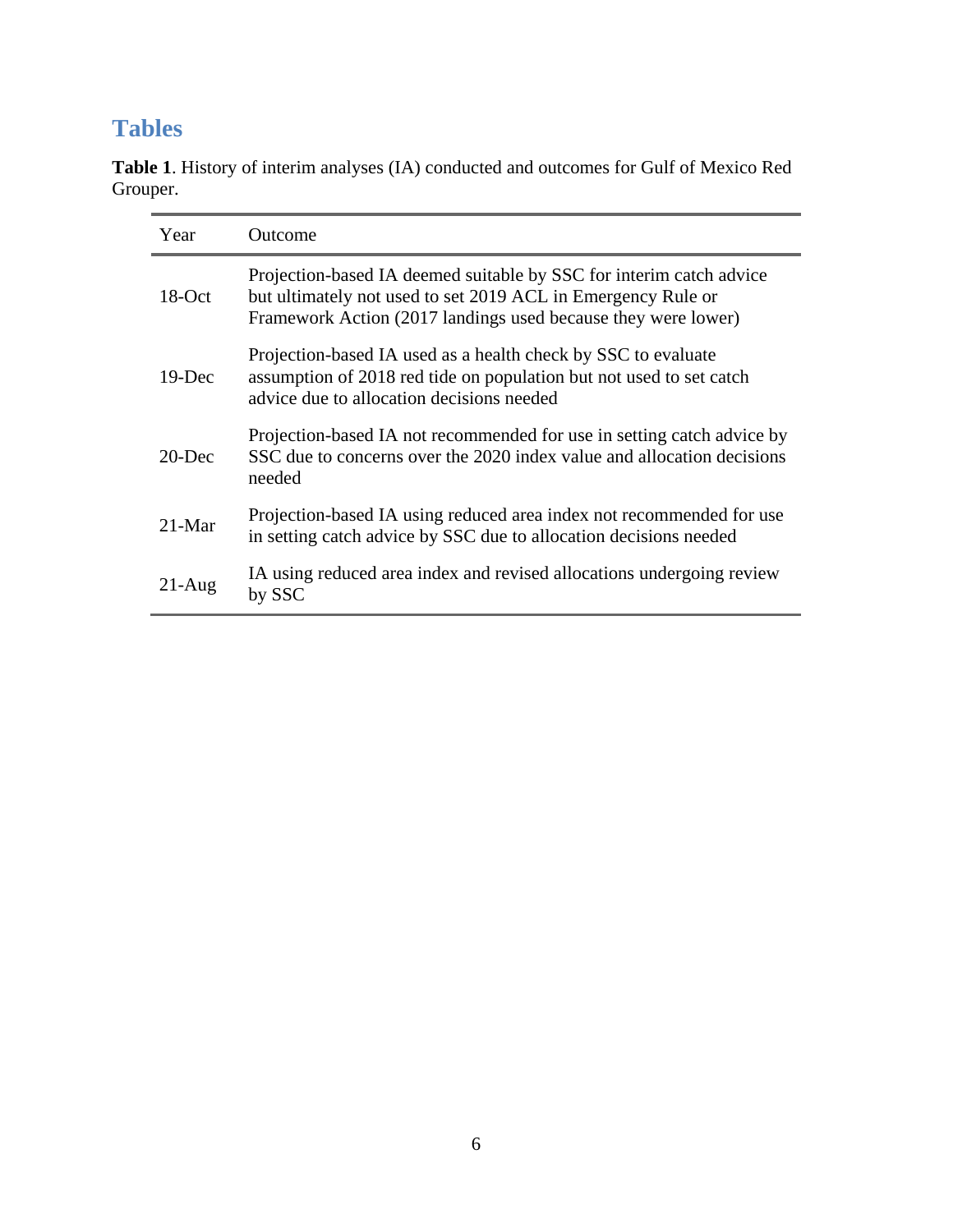**Table 2**. Index reference  $(I_{ref})$ , index recent  $(I_k)$ , and index ratios  $(I_{ratio})$  for the 2020 NMFS Bottom Longline Survey index averaged over 3- and 5-year time periods. The reference value *Iref* was the average of index values from 2017-2019 or 2015-2019. The recent index value, *Ik*, was the average of index values for 2018-2020 or 2016-2020.

| Value         | 3-year moving average | 5-year moving average |  |  |  |
|---------------|-----------------------|-----------------------|--|--|--|
| $I_{ref}$     | 0.68                  | 0.72                  |  |  |  |
| $\mathbf{I}$  | 0.61                  | 0.65                  |  |  |  |
| <i>Iratio</i> | 0.89                  | 0.91                  |  |  |  |

**Table 3**. 2021 Interim Assessment (IA) Acceptable Biological Catch (ABC) catch advice using the NMFS Bottom Longline Survey index for a reduced spatial area, with a 3-or 5-year moving average for reduced tolerance to changes in catch advice. Values presented are in millions of pounds gutted weight.

| Value        | 3-year moving average | 5-year moving average |  |  |
|--------------|-----------------------|-----------------------|--|--|
| ABC.         | 4.96                  | 5.07                  |  |  |
| Commercial   | 2.94                  | 3.01                  |  |  |
| Recreational | 2.02                  | 2.06                  |  |  |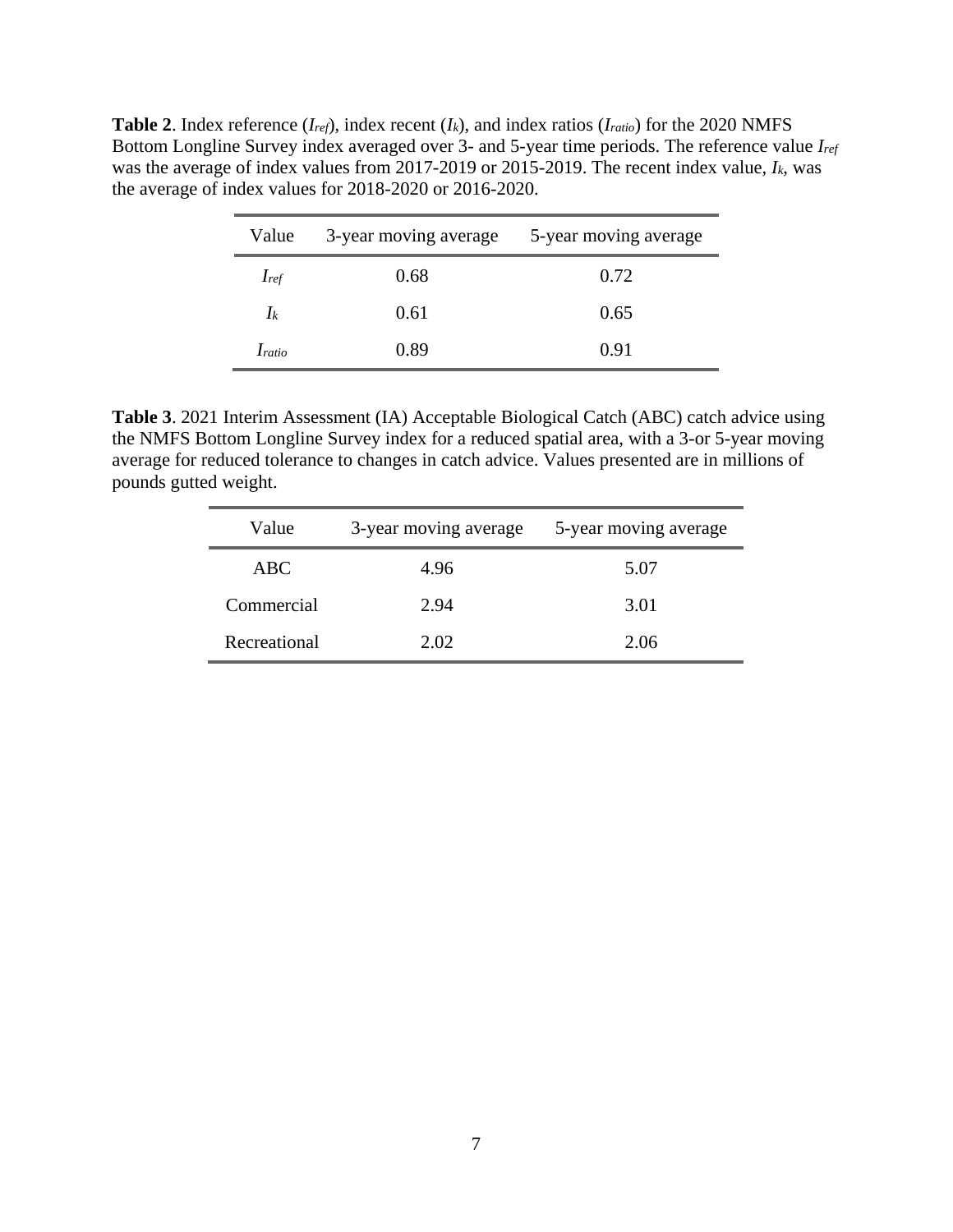## **Figures**



**Figure 1**. Commercial and recreational landings (dashed line) and quotas (thick line) for Red Grouper in the Gulf of Mexico. Bars represent the percent of quota landed, with the thick red line indicative of closures due to the quota being exceeded. Commercial data from 2010 were obtained from the Quotas and Catch Allowances, accessed June 30, 2021

(*<https://secatchshares.fisheries.noaa.gov/additionalInformation>* [select Commercial Quotas/Catch Allowances (all years)]), remaining years were obtained from the Gulf of Mexico Historical Commercial Landings and Annual Catch Limits (ACLs), updated October 23, 2020 (*[https://www.fisheries.noaa.gov/southeast/gulf-mexico-historical-commercial-landings-and](https://www.fisheries.noaa.gov/southeast/gulf-mexico-historical-commercial-landings-and-annual-catch-limit-monitoring)[annual-catch-limit-monitoring](https://www.fisheries.noaa.gov/southeast/gulf-mexico-historical-commercial-landings-and-annual-catch-limit-monitoring)*). Recreational data from 2010 through 2019 were obtained from recreational historical landings, accessed June 23, 2021

(*[https://www.fisheries.noaa.gov/southeast/recreational-fishing-data/gulf-mexico-historical](https://www.fisheries.noaa.gov/southeast/recreational-fishing-data/gulf-mexico-historical-recreational-landings-and-annual-catch)[recreational-landings-and-annual-catch](https://www.fisheries.noaa.gov/southeast/recreational-fishing-data/gulf-mexico-historical-recreational-landings-and-annual-catch)*), preliminary data from 2020 were obtained June 23, 2021 from *[https://www.fisheries.noaa.gov/southeast/2020-and-2021-gulf-mexico-recreational](https://www.fisheries.noaa.gov/southeast/2020-and-2021-gulf-mexico-recreational-landings-and-annual-catch-limits-acls-and-annual)[landings-and-annual-catch-limits-acls-and-annual](https://www.fisheries.noaa.gov/southeast/2020-and-2021-gulf-mexico-recreational-landings-and-annual-catch-limits-acls-and-annual)*.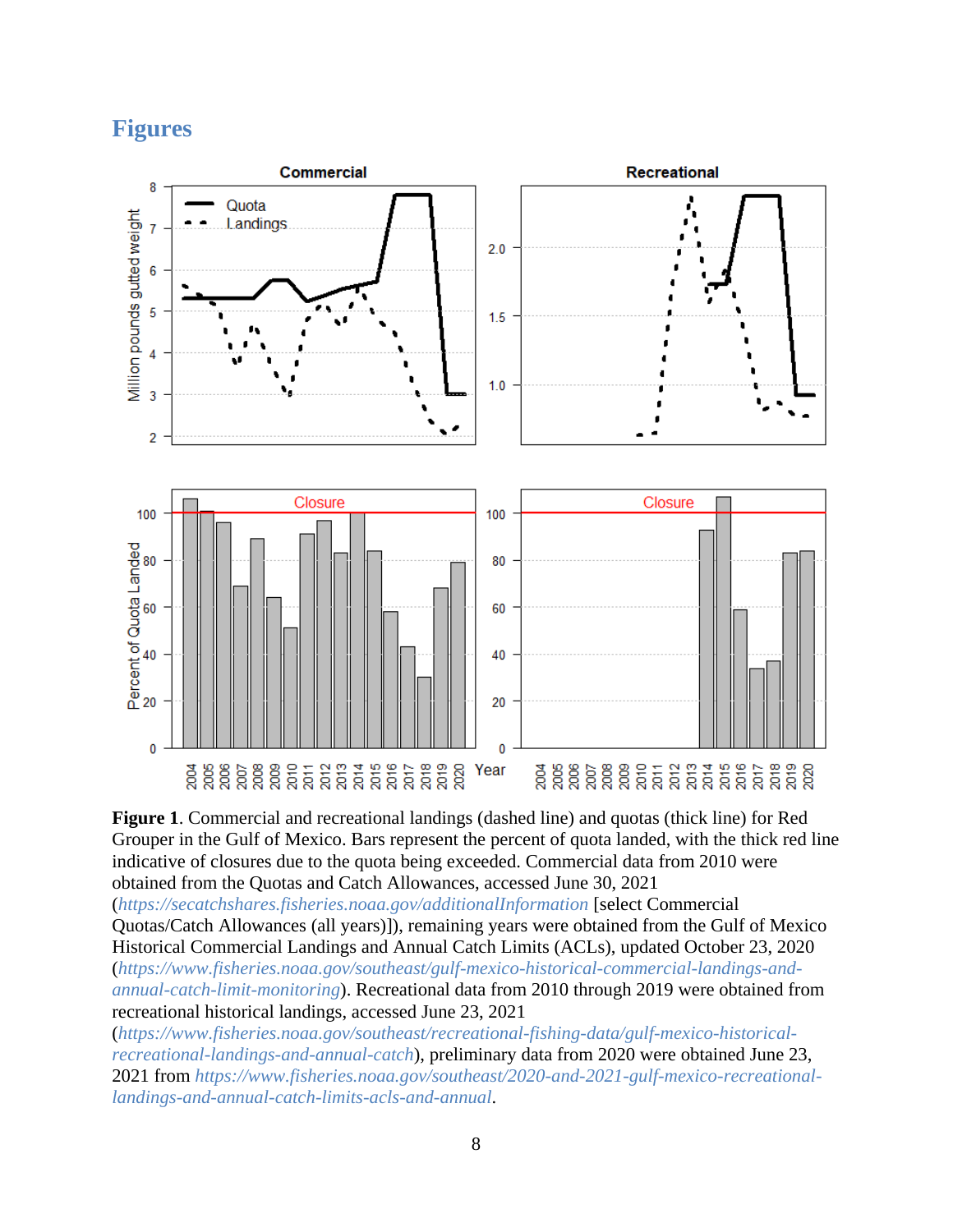

**Figure 2**. Comparison of NMFS Bottom Longline Survey index of abundance derived for Red Grouper in the Gulf of Mexico for SEDAR61 (full spatial area) compared to the index updated through 2020 for the reduced area in the Eastern Gulf of Mexico with confidence intervals. All indices have been standardized to a mean of 1.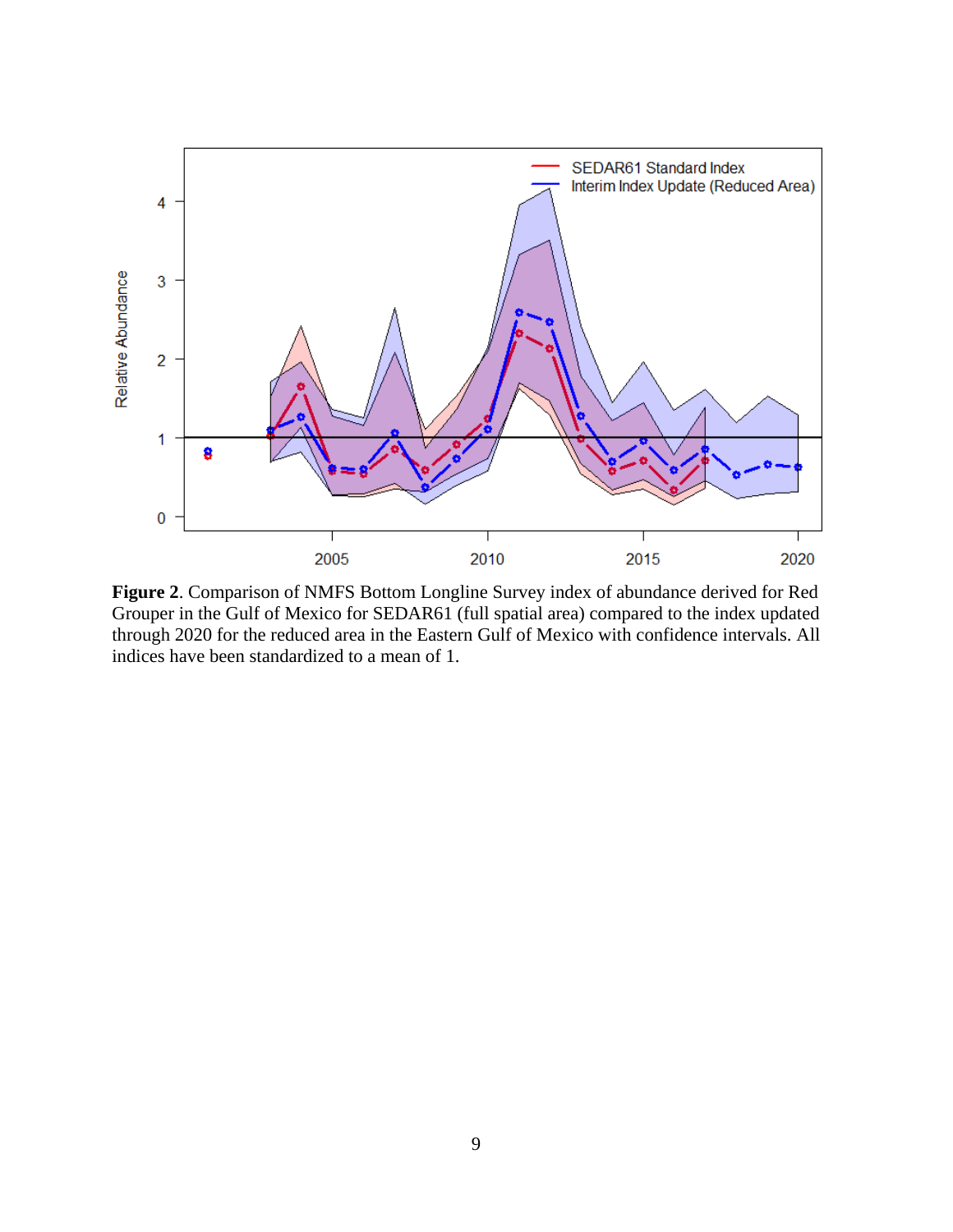

**Figure 3**. Comparison of the index of abundance derived for Red Grouper in the Gulf of Mexico through 2020 for the reduced area in the Eastern Gulf of Mexico with the reference index value (solid line) and recent index value (dashed line) using a 3-year moving average.



**Figure 4**. Comparison of the index of abundance derived for Red Grouper in the Gulf of Mexico through 2020 for the reduced area in the Eastern Gulf of Mexico with the reference index value (solid line) and recent index value (dashed line) using a 5-year moving average.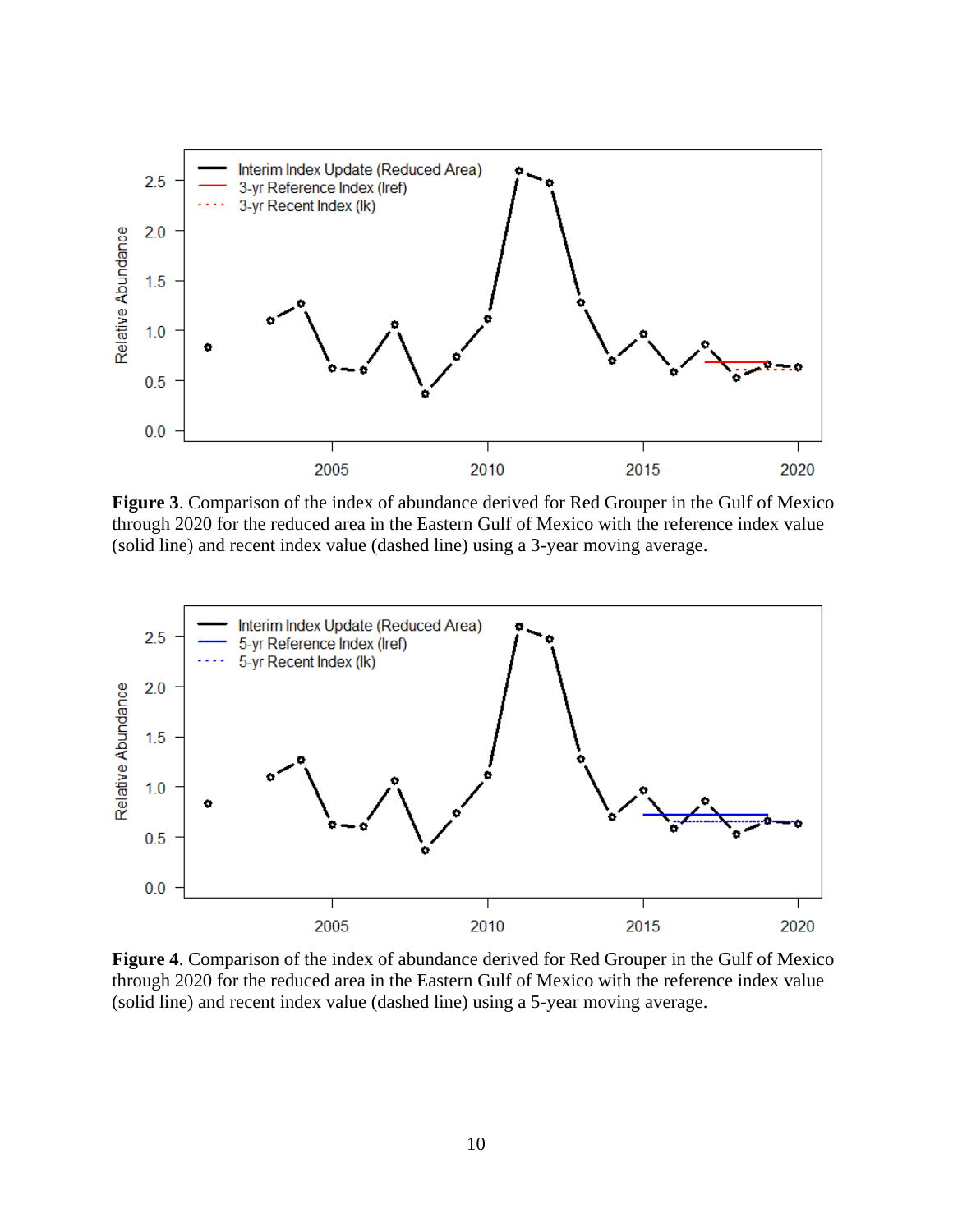## **Appendix**

#### An Updated Index of Relative Abundance for Red Grouper Captured During the NMFS Bottom Longline Survey from a Reduced Area in the Eastern Gulf of Mexico

Adam G. Pollack

NOAA Fisheries, Southeast Fisheries Science Center, Mississippi Laboratories, Pascagoula, MS

February 2021

This document serves to update the index of relative abundance for red grouper (*Epinephelus morio*) captured during the NMFS Bottom Longline Survey in the Gulf of Mexico (GOM) through 2020. As noted in the previous document, sampling in 2020 was limited to an area roughly south of 28.5° N in the eastern GOM due to complications from COVID-19, weather (i.e. hurricanes), and mechanical issues. A question was raised about how the index was affected by this limited coverage, considering the data typically extends further north to the Florida panhandle. Therefore, a new index was created where the data were limited to those stations completed in the eastern GOM (east of 87° W and south of 28.5° N) and at depths less than 118 m (Figure 1) through the entire time series. The analysis follows the same methodology (deltalognormal model) as outlined in Pollack et al. (2018), except that the area variable was removed due to the reduced survey area.

The final delta-lognormal NMFS Bottom Longline Survey index of red grouper abundance retained year and depth in the binomial and lognormal submodels. The updated annual abundance index is shown in Table 1. Figure 2 shows the comparison between the updated index from the reduced spatial area and the indices from the previous 2020 Update and SEDAR 61. When examining the original 2020 Update index and the 2020 Update index from the reduced area, there does not appear to be any difference in the trends of red grouper abundance.

#### **Literature Cited**

Pollack, A.G., David S. Hanisko and G. Walter Ingram, Jr. 2018. An Index of Relative Abundance for Red Grouper Captured During the NMFS Bottom Longline Survey in the Northern Gulf of Mexico. SEDAR61-WP-02. SEDAR, North Charleston, SC. 19 pp.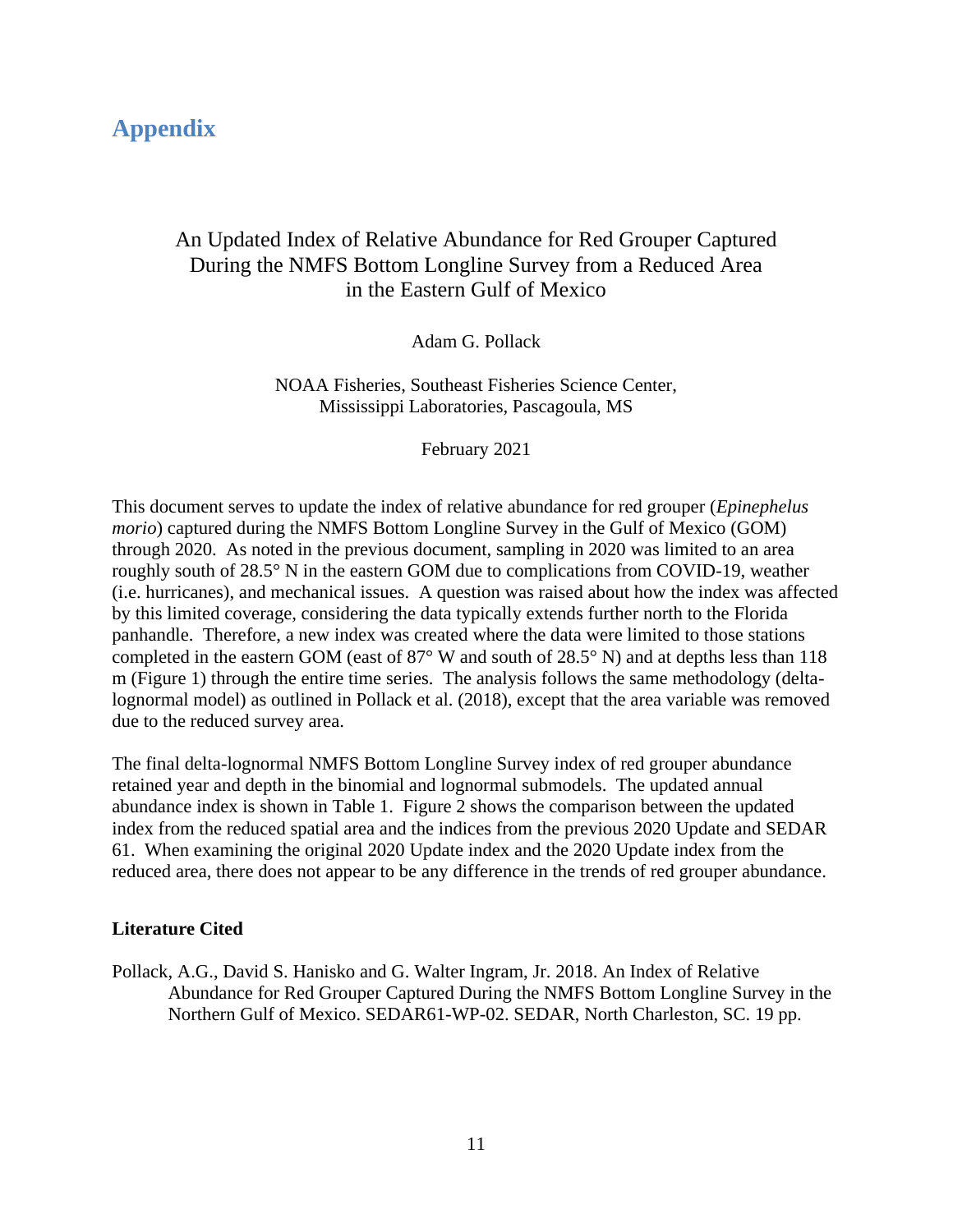Table 1. Index of red grouper abundance developed using the delta-lognormal (DL) model for 2001-2020 for the NMFS Bottom Longline Survey (reduced area). The nominal frequency of occurrence, the number of samples (*N*), the DL Index (number per 100 hook hour), the DL indices scaled to a mean of one for the time series, the coefficient of variation on the mean (CV), and lower and upper confidence limits (LCL and UCL) for the scaled index are listed.

| Survey<br>Year | Frequency | $\boldsymbol{N}$ | DL Index | <b>Scaled Index</b> | CV      | <b>LCL</b> | <b>UCL</b> |
|----------------|-----------|------------------|----------|---------------------|---------|------------|------------|
| 2001           | 0.22222   | 54               | 1.12113  | 0.83603             | 0.36061 | 0.41545    | 1.68238    |
| 2002           |           |                  |          |                     |         |            |            |
| 2003           | 0.39189   | 74               | 1.47565  | 1.10039             | 0.22531 | 0.70512    | 1.71725    |
| 2004           | 0.42647   | 68               | 1.70252  | 1.26958             | 0.22227 | 0.81831    | 1.96971    |
| 2005           | 0.27273   | 33               | 0.83131  | 0.61991             | 0.40836 | 0.28263    | 1.35969    |
| 2006           | 0.31429   | 35               | 0.81096  | 0.60474             | 0.37568 | 0.29239    | 1.25074    |
| 2007           | 0.26923   | 26               | 1.42127  | 1.05985             | 0.48346 | 0.42380    | 2.65046    |
| 2008           | 0.24242   | 33               | 0.49831  | 0.37159             | 0.44741 | 0.15814    | 0.87316    |
| 2009           | 0.35000   | 40               | 0.98529  | 0.73473             | 0.31744 | 0.39536    | 1.36541    |
| 2010           | 0.31707   | 41               | 1.49276  | 1.11316             | 0.33651 | 0.57819    | 2.14311    |
| 2011           | 0.44444   | 72               | 3.48325  | 2.59747             | 0.21226 | 1.70693    | 3.95263    |
| 2012           | 0.52941   | 34               | 3.32402  | 2.47873             | 0.26427 | 1.47417    | 4.16785    |
| 2013           | 0.42857   | 28               | 1.71615  | 1.27973             | 0.32803 | 0.67522    | 2.42545    |
| 2014           | 0.37037   | 27               | 0.93856  | 0.69989             | 0.37742 | 0.33733    | 1.45210    |
| 2015           | 0.35484   | 31               | 1.28871  | 0.96099             | 0.37050 | 0.46903    | 1.96899    |
| 2016           | 0.30769   | 26               | 0.78804  | 0.58764             | 0.43497 | 0.25559    | 1.35109    |
| 2017           | 0.43333   | 30               | 1.15140  | 0.85860             | 0.32492 | 0.45564    | 1.61796    |
| 2018           | 0.29630   | 27               | 0.70685  | 0.52710             | 0.42932 | 0.23155    | 1.19989    |
| 2019           | 0.29630   | 27               | 0.89194  | 0.66512             | 0.43571 | 0.28892    | 1.53119    |
| 2020           | 0.32353   | 34               | 0.85120  | 0.63474             | 0.36666 | 0.31196    | 1.29148    |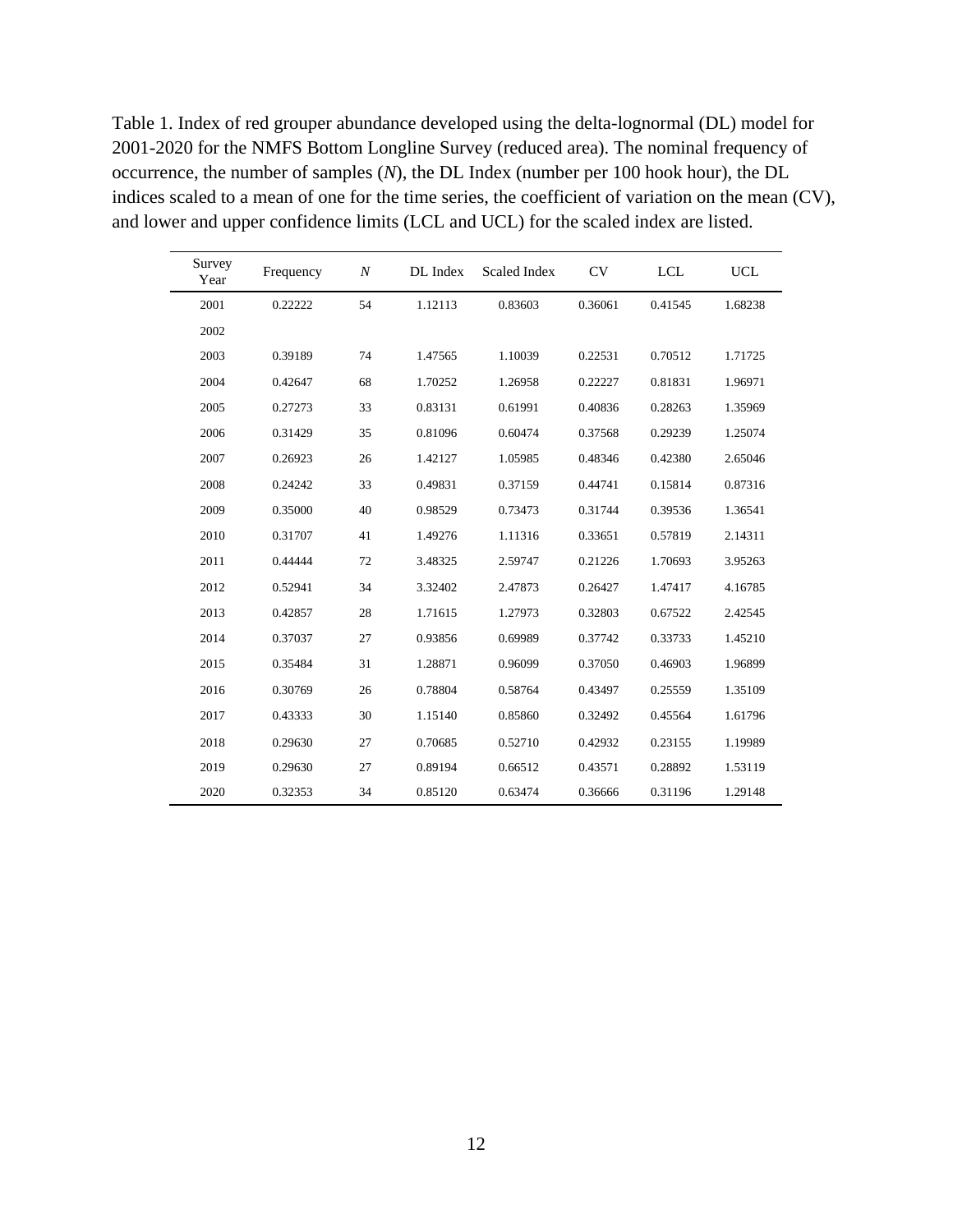

Figure 1. Stations sampled from 2001 to 2020 (limited to the area used for the index – reduced to match the sampling area covered in 2020) during the NMFS Bottom Longline Survey with the CPUE for red grouper.